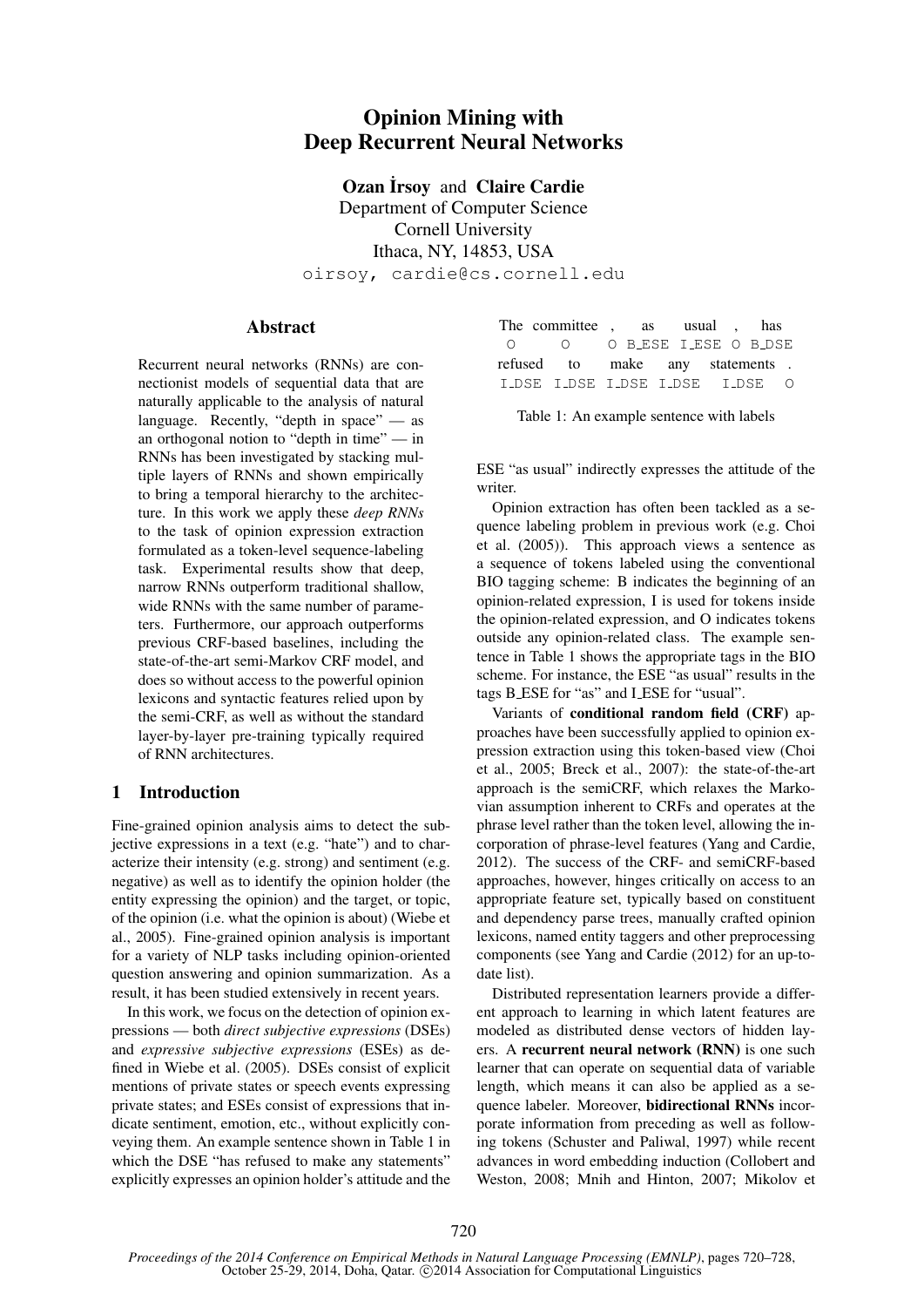al., 2013; Turian et al., 2010) have enabled more effective training of RNNs by allowing a lower dimensional dense input representation and hence, more compact networks (Mikolov et al., 2010; Mesnil et al., 2013). Finally, deep recurrent networks, a type of RNN with multiple stacked hidden layers, are shown to naturally employ a temporal hierarchy with multiple layers operating at different time scales (Hermans and Schrauwen, 2013): lower levels capture short term interactions among words; higher layers reflect interpretations aggregated over longer spans of text. When applied to natural language sentences, such hierarchies might better model the multi-scale language effects that are emblematic of natural languages, as suggested by previous results (Hermans and Schrauwen, 2013).

Motivated by the recent success of deep architectures in general and deep recurrent networks in particular, we explore an application of deep bidirectional RNNs henceforth **deep RNNs** — to the task of opinion expression extraction. For both DSE and ESE detection, we show that such models outperform conventional, shallow (uni- and bidirectional) RNNs as well as previous CRF-based state-of-the-art baselines, including the semiCRF model.

In the rest of the paper we discuss related work (Section 2) and describe the architecture and training methods for recurrent neural networks (RNNs), bidirectional RNNs, and deep (bidirectional) RNNs (Section 3). We present experiments using a standard corpus for fine-grained opinion extraction in Section 4.

## 2 Related Work

Opinion extraction. Early work on fine-grained opinion extraction focused on recognizing subjective phrases (Wilson et al., 2005; Munson et al., 2005). Breck et al. (2007), for example, formulated the problem as a token-level sequence-labeling problem and apply a CRF-based approach, which significantly outperformed previous baselines. Choi et al. (2005) extended the sequential prediction approach to jointly identify opinion holders; Choi and Cardie (2010) jointly detected polarity and intensity along with the opinion expression. Reranking approaches have also been explored to improve the performance of a single sequence labeler (Johansson and Moschitti, 2010; Johansson and Moschitti, 2011). More recent work relaxes the Markovian assumption of CRFs to capture phrase-level interactions, significantly improving upon the token-level labeling approach (Yang and Cardie, 2012). In particular, Yang and Cardie (2013) propose a joint inference model to jointly detect opinion expressions, opinion holders and targets, as well as the relations among them, outperforming previous pipelined approaches.

Deep learning. Recurrent neural networks (Elman, 1990) constitute one important class of naturally deep architecture that has been applied to many sequential prediction tasks. In the context of NLP, recurrent neural networks view a sentence as a sequence of tokens and have been successfully applied to tasks such as language modeling (Mikolov et al., 2011) and spoken language understanding (Mesnil et al., 2013). Since classical recurrent neural networks only incorporate information from the past (i.e. preceding tokens), bidirectional variants have been proposed to incorporate information from both the past and the future (i.e. subsequent tokens) (Schuster and Paliwal, 1997). Bidirectionality is especially useful for NLP tasks, since information provided by the following tokens is generally helpful (and sometimes essential) when making a decision on the current token.

*Stacked* recurrent neural networks have been proposed as a way of constructing *deep* RNNs (Schmidhuber, 1992; El Hihi and Bengio, 1995). Careful empirical investigation of this architecture showed that multiple layers in the stack can operate at different time scales (Hermans and Schrauwen, 2013). Pascanu et al. (2013) explore other ways of constructing deep RNNs that are orthogonal to the concept of stacking layers on top of each other. In this work, we focus on the *stacking* notion of depth.

### 3 Methodology

This section describes the architecture and training methods for the deep bidirectional recurrent networks that we propose for the task of opinion expression mining. Recurrent neural networks are presented in 3.1, bidirectionality is introduced in 3.2, and deep bidirectional RNNs, in 3.3.

#### 3.1 Recurrent Neural Networks

A recurrent neural network (Elman, 1990) is a class of neural network that has recurrent connections, which allow a form of memory. This makes them applicable for sequential prediction tasks with arbitrary spatiotemporal dimensions. Thus, their structure fits many NLP tasks, when the interpretation of a single sentence is viewed as analyzing a sequence of tokens. In this work, we focus our attention on only Elman-type networks (Elman, 1990).

In an **Elman-type network**, the hidden layer  $h_t$  at time step  $t$  is computed from a nonlinear transformation of the current input layer  $x_t$  and the previous hidden layer  $h_{t-1}$ . Then, the final output  $y_t$  is computed using the hidden layer  $h_t$ . One can interpret  $h_t$  as an intermediate representation summarizing the past, which is used to make a final decision on the current input.

More formally, given a sequence of vectors  ${x_t}_{t=1..T}$ , an Elman-type RNN operates by computing the following memory and output sequences:

$$
h_t = f(Wx_t + Vh_{t-1} + b)
$$
 (1)

$$
y_t = g(Uh_t + c) \tag{2}
$$

where  $f$  is a nonlinear function, such as the sigmoid function and  $g$  is the output nonlinearity, such as the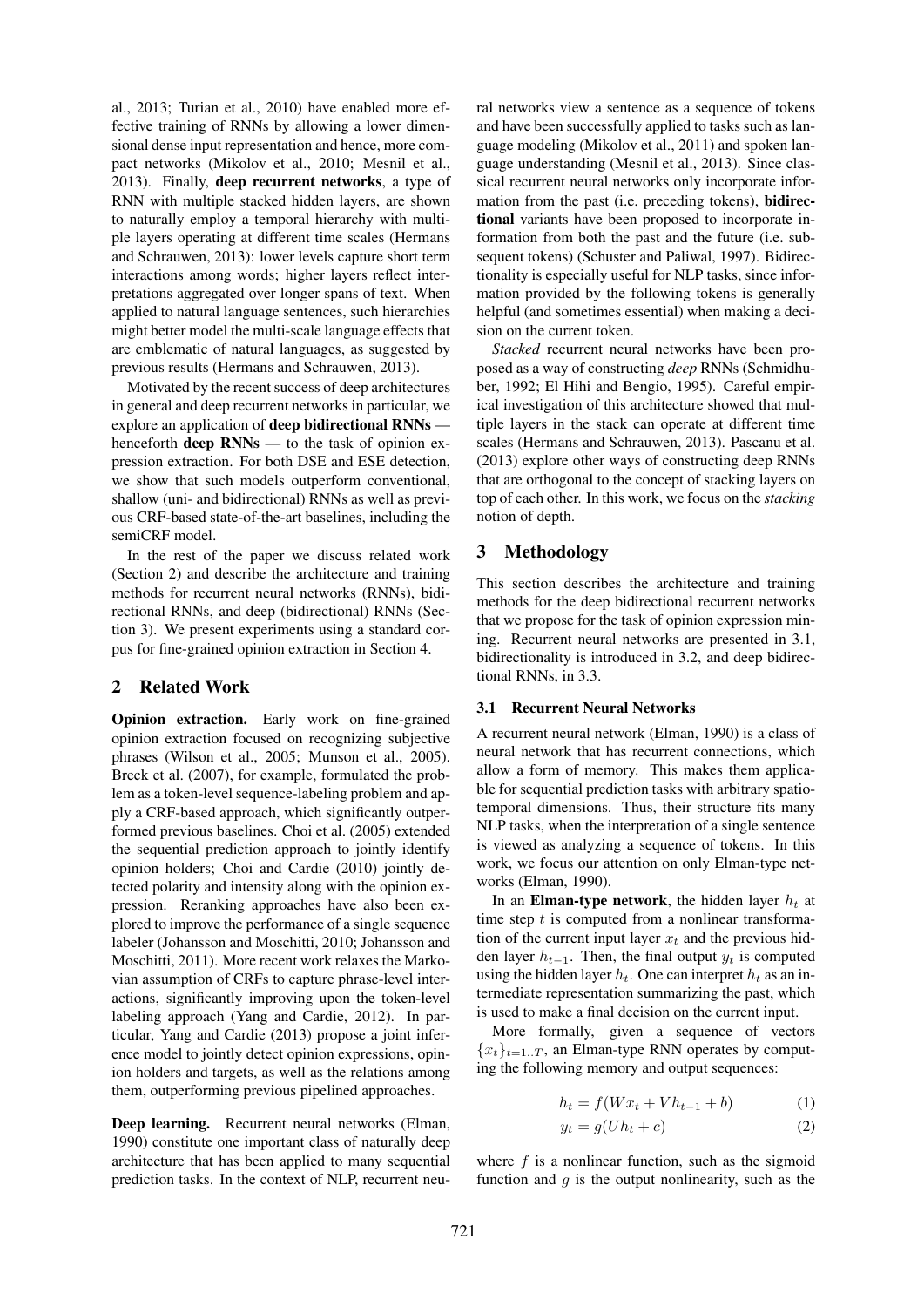

Figure 1: Recurrent neural networks. Each black, orange and red node denotes an input, hidden or output layer, respectively. Solid and dotted lines denote the connections of forward and backward layers, respectively. Top: Shallow unidirectional (left) and bidirectional (right) RNN. Bottom: 3-layer deep unidirectional (left) and bidirectional (right) RNN.

softmax function.  $W$  and  $V$  are weight matrices between the input and hidden layer, and among the hidden units themselves (connecting the previous intermediate representation to the current one), respectively, while U is the output weight matrix.  $b$  and  $c$  are bias vectors connected to hidden and output units, respectively. As a base case for the recursion in Equation 1,  $h_0$  is assumed to be 0.

Training an RNN can be done by optimizing a discriminative objective (e.g. the cross entropy for classification tasks) with a gradient-based method. Backpropagation through time can be used to efficiently compute the gradients (Werbos, 1990). This method is essentially equivalent to unfolding the network in time and using backpropagation as in feedforward neural networks, while sharing the connection weights across different time steps. The Elman-style RNN is shown in Figure 1, top left.

#### 3.2 Bidirectionality

Observe that with the above definition of RNNs, we have information only about the past, when making a decision on  $x_t$ . This is limiting for most NLP tasks. As a simple example, consider the two sentences: "I did not accept his suggestion" and "I did not go to the rodeo". The first has a DSE phrase ("did not accept") and the second does not. However, any such RNN will assign the same labels for the words "did" and "not" in both sentences, since the preceding sequences (past) are the same: the Elman-style unidirectional RNNs lack the representational power to model this task. A simple way to work around this problem is to include a fixed-size future context around a single input vector (token). However, this approach requires tuning the context size, and ignores future information from outside of the context window. Another way to incorporate information about the future is to add bidirectionality to the architecture, referred as the bidirectional RNN (Schuster and Paliwal, 1997):

$$
\overrightarrow{h}_t = f(\overrightarrow{W}x_t + \overrightarrow{V}\overrightarrow{h}_{t-1} + \overrightarrow{b})
$$
 (3)

$$
\overleftarrow{h}_t = f(\overleftarrow{W}x_t + \overleftarrow{V}\overleftarrow{h}_{t+1} + \overleftarrow{b})
$$
 (4)

$$
y_t = g(U_{\rightarrow} \overrightarrow{h}_t + U_{\leftarrow} \overleftarrow{h}_t + c) \tag{5}
$$

where  $\overrightarrow{W}$ ,  $\overrightarrow{V}$  and  $\overrightarrow{b}$  are the forward weight matrices and bias vector as before;  $\overline{W}$ ,  $\overline{V}$  and  $\overline{b}$  are their backward counterparts;  $U_{\rightarrow}$ ,  $U_{\leftarrow}$  are the output matrices; and  $c$  is the output bias.<sup>1</sup> Again, we assume  $\frac{\partial}{\partial t} = h_{T+1} = 0$ . In this setting  $\frac{\partial}{\partial t}$  and  $\frac{\partial}{\partial t}$  can be interpreted as a summary of the past, and the future, respectively, around the time step  $t$ . When we make a decision on an input vector, we employ the two intermediate representations  $\overrightarrow{h}_t$  and  $\overleftarrow{h}_t$  of the past and

 ${}^{1}$ As a convention, we adopt the following notation throughout the paper: Superscript arrows for vectors disambiguate between forward and backward representations. Superscript arrows for matrices denote the resulting vector representations (connection outputs), and subscript arrows for matrices denote incoming vector representations (connection inputs). We omit subscripts when there is no ambiguity.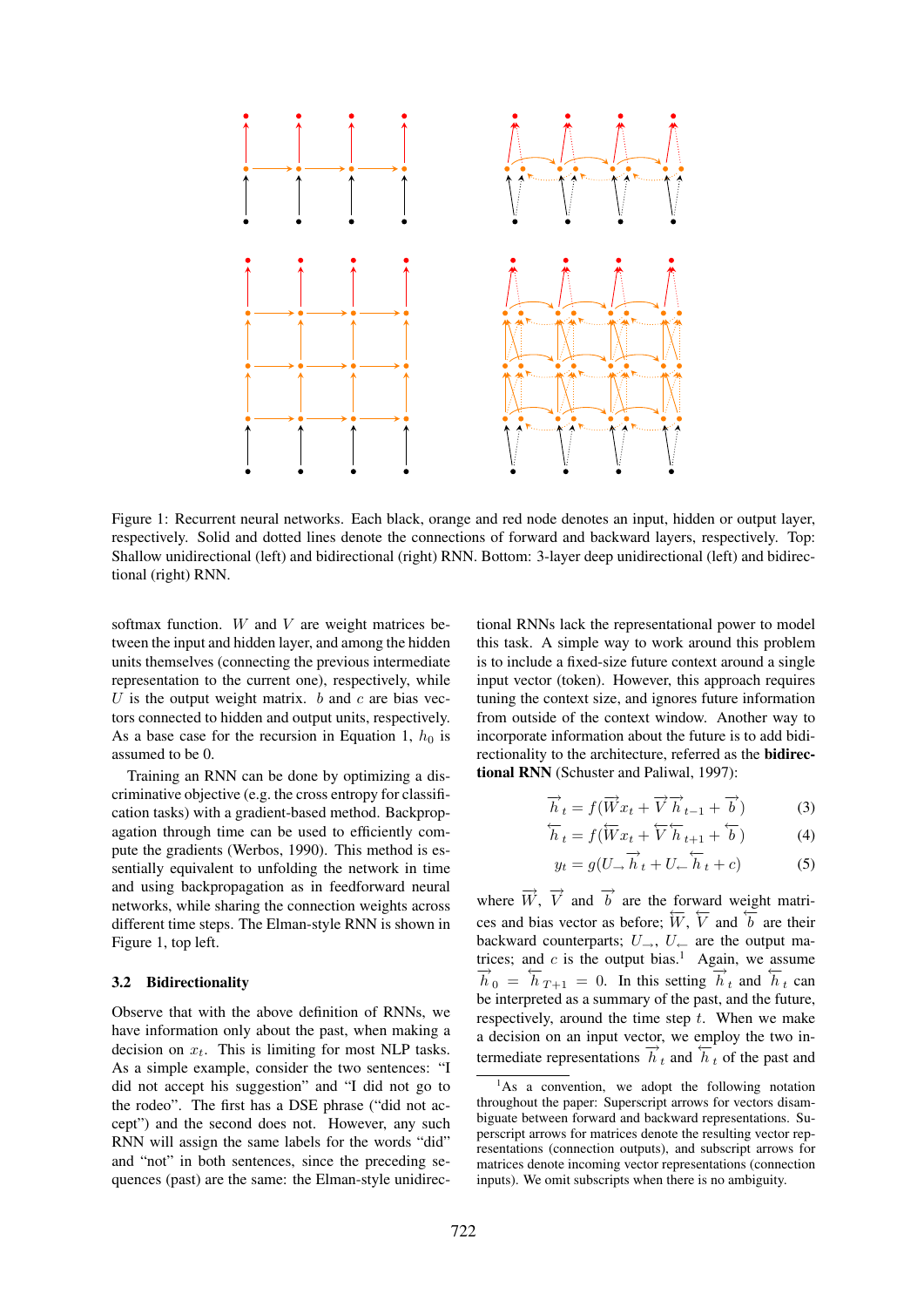the future. (See Figure 1, top right.) Therefore in the bidirectional case, we have perfect information about the sequence (ignoring the practical difficulties about capturing long term dependencies, caused by vanishing gradients), whereas the classical Elman-type network uses only partial information as described above.

Note that the forward and backward parts of the network are independent of each other until the output layer when they are combined. This means that during training, after backpropagating the error terms from the output layer to the forward and backward hidden layers, the two parts can be thought of as separate, and each trained with the classical backpropagation through time (Werbos, 1990).

#### 3.3 Depth in Space

Recurrent neural networks are often characterized as having *depth in time*: when unfolded, they are equivalent to feedforward neural networks with as many hidden layers as the number tokens in the input sequence (with shared connections across multiple layers of time). However, this notion of depth likely does not involve hierarchical processing of the data: across different time steps, we repeatedly apply the same transformation to compute the memory contribution of the input  $(W)$ , to compute the response value from the current memory  $(U)$  and to compute the next memory vector from the previous one  $(V)$ . Therefore, assuming the input vectors  $\{x_t\}$  together lie in the same representation space, as do the output vectors  $\{y_t\}$ , hidden representations  $\{h_t\}$  lie in the same space as well. As a result, they do not necessarily become more and more abstract, hierarchical representations of one another as we traverse in time. However in the more conventional, *stacked* deep learners (e.g. deep feedforward nets), an important benefit of depth is the hierarchy among hidden representations: every hidden layer conceptually lies in a different representation space, and constitutes a more abstract and higher-level representation of the input (Bengio, 2009).

In order to address these concerns, we investigate deep RNNs, which are constructed by stacking Elman-type RNNs on top of each other (Hermans and Schrauwen, 2013). Intuitively, every layer of the deep RNN treats the memory sequence of the previous layer as the input sequence, and computes its own memory representation.

More formally, we have:

$$
\overrightarrow{h}_t^{(i)} = f(\overrightarrow{W}_{\cdot}^{(i)} \overrightarrow{h}_t^{(i-1)} + \overrightarrow{W}_{\cdot}^{(i)} \overleftarrow{h}_t^{(i-1)} + \overrightarrow{V}_{\cdot}^{(i)} \overrightarrow{h}_t^{(i-1)} + \overrightarrow{V}_{\cdot}^{(i)} \overrightarrow{h}_t^{(i)} - f(\overleftarrow{W}_{\cdot}^{(i)} \overrightarrow{h}_t^{(i-1)} + \overleftarrow{W}_{\cdot}^{(i)} \overleftarrow{h}_t^{(i-1)} + \overleftarrow{W}_{\cdot}^{(i)} \overleftarrow{h}_t^{(i-1)}
$$
\n(6)

$$
+\overleftarrow{V}^{(i)}\overleftarrow{h}_{t+1}^{(i)}+\overleftarrow{b}^{(i)})\tag{7}
$$

when  $i > 1$  and

$$
\overrightarrow{h}_{t}^{(1)} = f(\overrightarrow{W}^{(1)}x_{t} + \overrightarrow{V}^{(1)}\overrightarrow{h}_{t-1}^{(1)} + \overrightarrow{b}^{(1)})
$$
 (8)

$$
\overleftarrow{h}_t^{(1)} = f(\overleftarrow{W}^{(1)}x_t + \overleftarrow{V}^{(1)}\overleftarrow{h}_{t+1}^{(1)} + \overleftarrow{b}^{(1)}) \tag{9}
$$

Importantly, note that both forward and backward representations are employed when computing the forward and backward memory of the next layer.

Two alternatives for the output layer computations are to employ all memory layers or only the last. In this work we adopt the second approach:

$$
y_t = g(U_{\rightarrow} \overrightarrow{h}_t^{(L)} + U_{\leftarrow} \overleftarrow{h}_t^{(L)} + c) \tag{10}
$$

where  $L$  is the number of layers. Intuitively, connecting the output layer to only the last hidden layer forces the architecture to capture enough high-level information at the final layer for producing the appropriate outputlayer decision.

Training a deep RNN can be conceptualized as interleaved applications of the conventional backpropagation across multiple layers, and backpropagation through time within a single layer.

The unidirectional and bidirectional deep RNNs are depicted in the bottom half of Figure 1.

Hypotheses. In general, we expected that the deep RNNs would show the most improvement over shallow RNNS for ESEs — phrases that implicitly convey subjectivity. Existing research has shown that these are harder to identify than direct expressions of subjectivity (DSEs): they are variable in length and involve terms that, in many (or most) contexts, are neutral with respect to sentiment and subjectivity. As a result, models that do a better job interpreting the context should be better at disambiguating subjective vs. nonsubjective uses of phrases involving common words (e.g. "as usual", "in fact"). Whether or not deep RNNs would be powerful enough to outperform the state-ofthe-art semiCRF was unclear, especially if the semi-CRF is given access to the distributed word representations (embeddings) employed by the deep RNNs. In addition, the semiCRF has access to parse tree information and opinion lexicons, neither of which is available to the deep RNNs.

#### 4 Experiments

Activation Units. We employ the standard softmax activation for the output layer:  $g(x) = e^{x_i} / \sum_j e^{x_j}$ . For the hidden layers we use the rectifier linear activation:  $f(x) = \max\{0, x\}$ . Experimentally, rectifier activation gives better performance, faster convergence, and sparse representations. Previous work also reported good results when training deep neural networks using rectifiers, without a pretraining step (Glorot et al., 2011).

Data. We use the MPOA 1.2 corpus (Wiebe et al., 2005) (535 news articles, 11,111 sentences) that is manually annotated with both DSEs and ESEs at the phrase level. As in previous work, we separate 135 documents as a development set and employ 10-fold CV over the remaining 400 documents. The development set is used during cross validation to do model selection.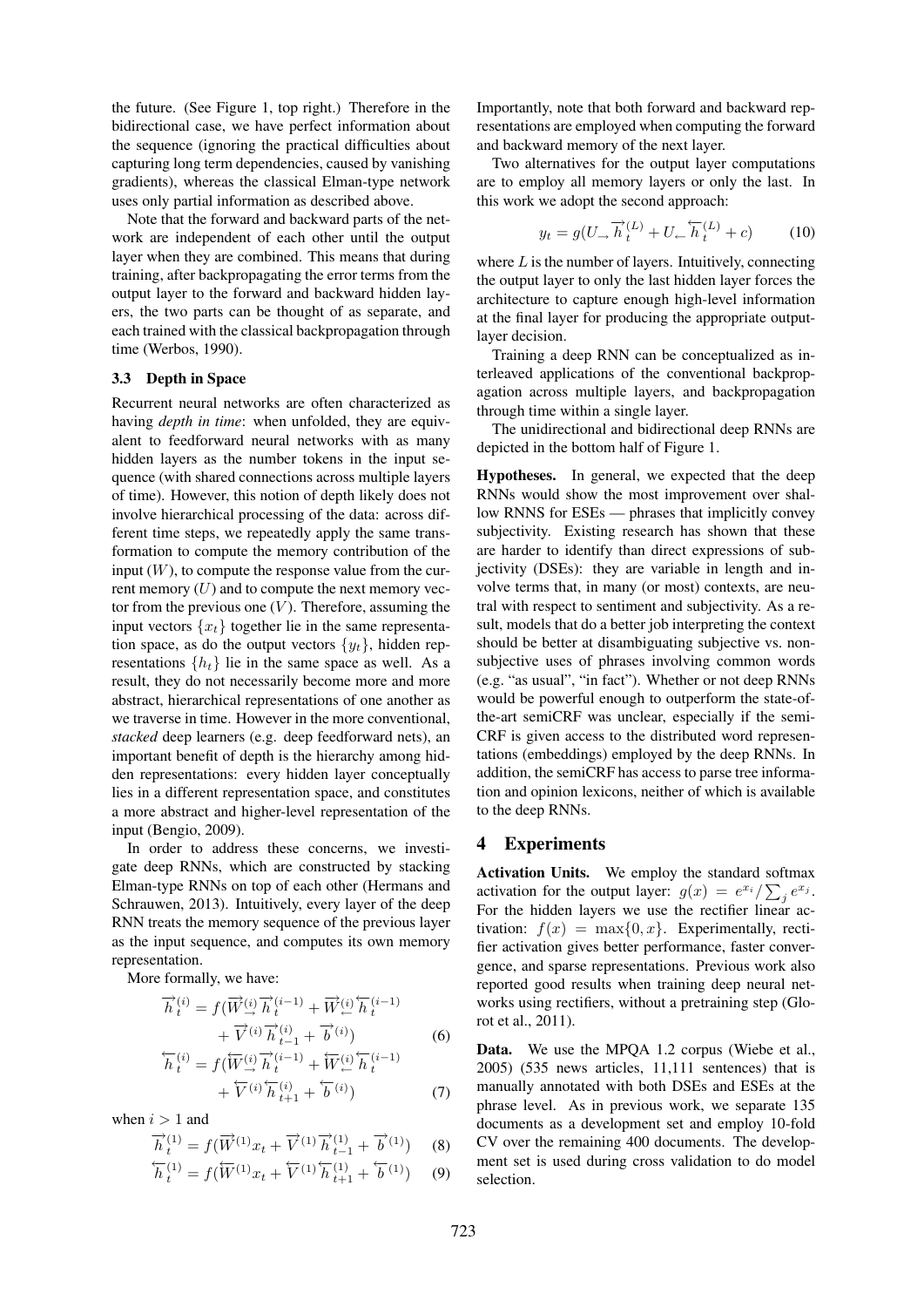| Layers  | h   | Precision |          |          | Recall   | F1       |          |
|---------|-----|-----------|----------|----------|----------|----------|----------|
|         |     | Prop.     | Bin.     | Prop.    | Bin.     | Prop     | Bin.     |
| Shallow | 36  | 62.24     | 65.90    | $65.63*$ | 73.89*   | 63.83    | 69.62    |
| Deep 2  | 29  | $63.85*$  | $67.23*$ | $65.70*$ | $74.23*$ | $64.70*$ | $70.52*$ |
| Deep 3  | 25  | $63.53*$  | $67.67*$ | $65.95*$ | 73.87*   | $64.57*$ | $70.55*$ |
| Deep 4  | 22  | $64.19*$  | 68.05*   | 66.01*   | 73.76*   | $64.96*$ | 70.69*   |
| Deep 5  | 21  | 60.65     | 61.67    | 56.83    | 69.01    | 58.60    | 65.06    |
| Shallow | 200 | 62.78     | 66.28    | $65.66*$ | 74.00*   | 64.09    | 69.85    |
| Deep 2  | 125 | $62.92*$  | $66.71*$ | $66.45*$ | 74.70*   | 64.47    | 70.36    |
| Deep 3  | 100 | $65.56*$  | $69.12*$ | $66.73*$ | 74.69*   | $66.01*$ | $71.72*$ |
| Deep 4  | 86  | 61.76     | 65.64    | 63.52    | 72.88*   | 62.56    | 69.01    |
| Deep 5  | 77  | 61.64     | 64.90    | 62.37    | 72.10    | 61.93    | 68.25    |

Table 2: Experimental evaluation of RNNs for DSE extraction

| Layers  | h   | Precision |          |          | Recall   | F1       |          |
|---------|-----|-----------|----------|----------|----------|----------|----------|
|         |     | Prop.     | Bin.     | Prop.    | Bin.     | Prop     | Bin.     |
| Shallow | 36  | 51.34     | 59.54    | 57.60    | 72.89*   | 54.22    | 65.44    |
| Deep 2  | 29  | 51.13     | 59.94    | $61.20*$ | $75.37*$ | 55.63*   | 66.64*   |
| Deep 3  | 25  | $53.14*$  | $61.46*$ | 58.01    | 72.50    | 55.40*   | 66.36*   |
| Deep 4  | 22  | 51.48     | $60.59*$ | 59.25*   | 73.22    | 54.94    | $66.15*$ |
| Deep 5  | 21  | 49.67     | 58.42    | 48.98    | 65.36    | 49.25    | 61.61    |
| Shallow | 200 | $52.20*$  | $60.42*$ | 58.11    | 72.64    | 54.75    | 65.75    |
| Deep 2  | 125 | 51.75*    | $60.75*$ | $60.69*$ | 74.39*   | 55.77*   | 66.79*   |
| Deep 3  | 100 | 52.04*    | $60.50*$ | $61.71*$ | 76.02*   | $56.26*$ | $67.18*$ |
| Deep 4  | 86  | 50.62*    | 58.41*   | 53.55    | 69.99    | 51.98    | 63.60    |
| Deep 5  | 77  | 49.90*    | 57.82    | 52.37    | 69.13    | 51.01    | 62.89    |

Table 3: Experimental evaluation of RNNs for ESE extraction

Evaluation Metrics. We use precision, recall and Fmeasure for performance evaluation. Since the boundaries of expressions are hard to define even for human annotators (Wiebe et al., 2005), we use two soft notions of the measures: *Binary Overlap* counts every overlapping match between a predicted and true expression as correct (Breck et al., 2007; Yang and Cardie, 2012), and *Proportional Overlap* imparts a partial correctness, proportional to the overlapping amount, to each match (Johansson and Moschitti, 2010; Yang and Cardie, 2012). All statistical comparisons are done using a two-sided paired t-test with a confidence level of  $\alpha = .05$ .

Baselines (CRF and SEMICRF). As baselines, we use the CRF-based method of Breck et al. (2007) and the SEMICRF-based method of Yang and Cardie (2012), which is the state-of-the-art in opinion expression extraction. Features that the baselines use are words, part-of-speech tags and membership in a manually constructed opinion lexicon (within a  $[-1, +1]$  context window). Since SEMICRF relaxes the Markovian assumption and operates at the segment-level instead of the token-level, it also has access to parse trees of sentences to generate candidate segments (Yang and Cardie, 2012).

Word Vectors  $(+VEC)$ . We also include versions of the baselines that have access to pre-trained word vectors. In particular, CRF+VEC employs word vectors as continuous features per every token. Since SEMI-CRF has phrase-level rather than word-level features, we simply take the mean of every word vector for a phrase-level vector representation for SEMICRF+VEC as suggested in Mikolov et al. (2013).

In all of our experiments, we keep the word vectors fixed (i.e. do not finetune) to reduce the degree of freedom of our models. We use the publicly available 300-dimensional word vectors of Mikolov et al. (2013), trained on part of the Google News dataset (∼100B words). Preliminary experiments with other word vector representations such as Collobert-Weston (2008) embeddings or HLBL (Mnih and Hinton, 2007) provided poorer results ( $\sim -3\%$  difference in proportional and binary F1).

Regularizer. We do not employ any regularization for smaller networks (∼24,000 parameters) because we have not observed strong overfitting (i.e. the difference between training and test performance is small). Larger networks are regularized with the recently proposed dropout technique (Hinton et al., 2012): we randomly set entries of hidden representations to 0 with a probability called the dropout rate, which is tuned over the development set. Dropout prevents learned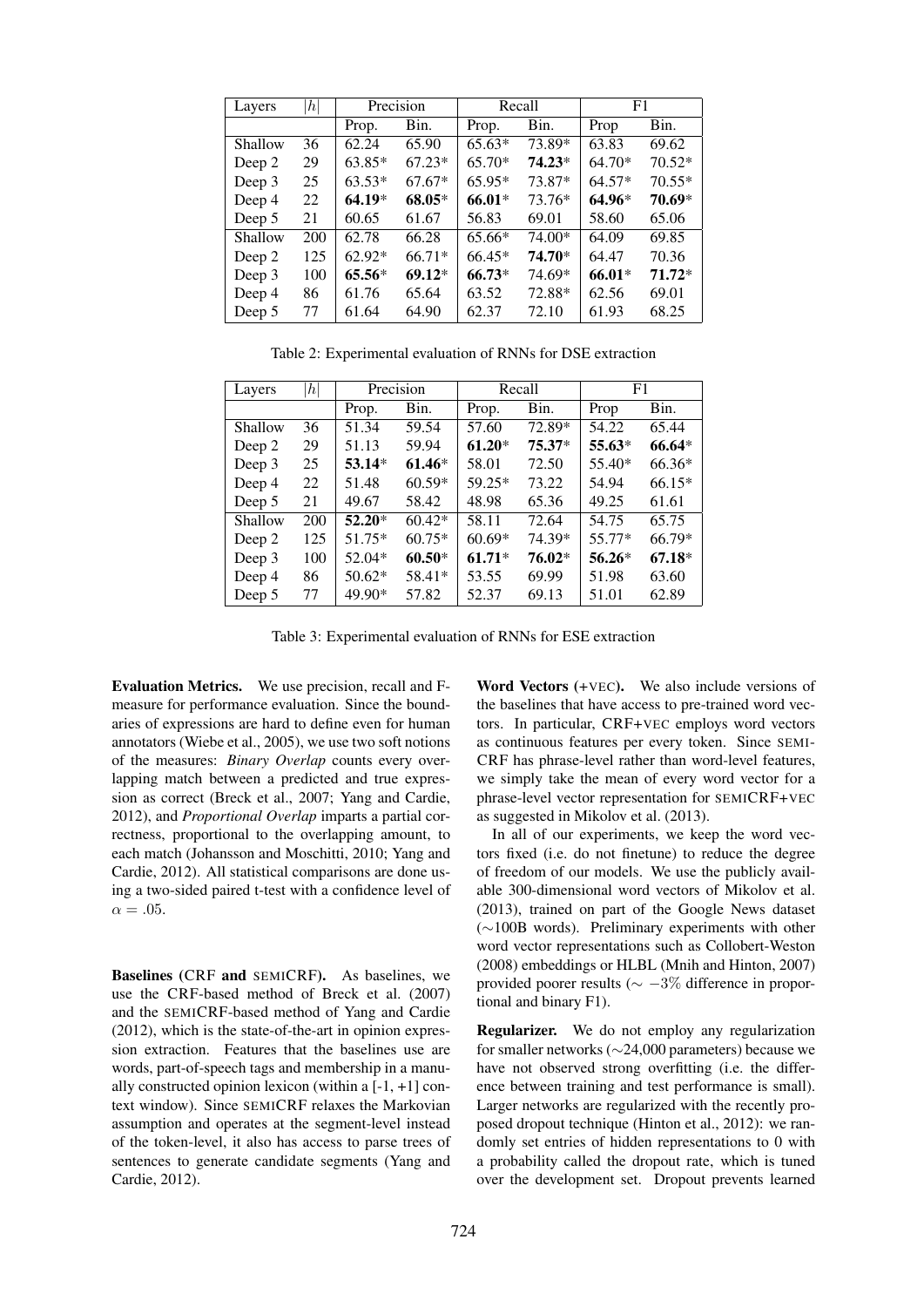|            | Model      |         | Precision |          | Recall   |          | F1       |          |
|------------|------------|---------|-----------|----------|----------|----------|----------|----------|
|            |            |         | Prop.     | Bin.     | Prop.    | Bin.     | Prop     | Bin.     |
| <b>DSE</b> | <b>CRF</b> |         | 74.96*    | 82.28*   | 46.98    | 52.99    | 57.74    | 64.45    |
|            | semiCRF    |         | 61.67     | 69.41    | $67.22*$ | 73.08*   | 64.27    | 71.15*   |
|            | <b>CRF</b> | $+vec$  | 74.97*    | $82.43*$ | 49.47    | 55.67    | 59.59    | 66.44    |
|            | semiCRF    | $+vec$  | 66.00     | 71.98    | 60.96    | 68.13    | 63.30    | 69.91    |
|            | Deep RNN   | 3 1 0 0 | 65.56     | 69.12    | $66.73*$ | 74.69*   | 66.01*   | $71.72*$ |
| <b>ESE</b> | <b>CRF</b> |         | 56.08     | 68.36    | 42.26    | 51.84    | 48.10    | 58.85    |
|            | semiCRF    |         | 45.64     | 69.06    | 58.05    | 64.15    | 50.95    | $66.37*$ |
|            | <b>CRF</b> | $+vec$  | $57.15*$  | 69.84*   | 44.67    | 54.38    | 50.01    | 61.01    |
|            | semiCRF    | $+vec$  | 53.76     | 70.82*   | 52.72    | 61.59    | 53.10    | 65.73    |
|            | Deep RNN   | 3 100   | 52.04     | 60.50    | $61.71*$ | $76.02*$ | $56.26*$ | $67.18*$ |

Table 4: Comparison of Deep RNNs to state-of-the-art (semi)CRF baselines for DSE and ESE detection

features from co-adapting, and it has been reported to yield good results when training deep neural networks (Krizhevsky et al., 2012; Dahl et al., 2013).

Network Training. We use the standard multiclass cross-entropy as the objective function when training the neural networks. We use stochastic gradient descent with momentum with a fixed learning rate  $(.005)$ and a fixed momentum rate (.7). We update weights after minibatches of 80 sentences. We run 200 epochs for training. Weights are initialized from small random uniform noise. We experiment with networks of various sizes, however we have the same number of hidden units across multiple forward and backward hidden layers of a single RNN. We do not employ a pre-training step; deep architectures are trained with the supervised error signal, even though the output layer is connected to only the final hidden layer. With these configurations, every architecture successfully converges without any oscillatory behavior. Additionally, we employ early stopping for the neural networks: out of all iterations, the model with the best development set performance (Proportional F1) is selected as the final model to be evaluated.

#### 4.1 Results and Discussion

Bidirectional vs. Unidirectional. Although our focus is on bidirectional RNNs, we first confirm that the SHALLOW bidirectional RNN outperforms a (shallow) unidirectional RNN for both DSE and ESE recognition. To make the comparison fair, each network has the same number of total parameters: we use 65 hidden units for the unidirectional, and 36 for the bidirectional network, respectively. Results are as expected: the bidirectional RNN obtains higher F1 scores than the unidirectional RNN  $-63.83$  vs. 60.35 (proportional overlap) and 69.62 vs. 68.31 (binary overlap) for DSEs; 54.22 vs. 51.51 (proportional) and 65.44 vs. 63.65 (binary) for ESEs. All differences are statistically significant at the 0.05 level. Thus, we will not include comparisons to the unidirectional RNNs in the remaining experiments.

Adding Depth. Next, we quantitatively investigate the effects of adding depth to RNNs. Tables 2 and 3 show the evaluation of RNNs of various depths and sizes. In both tables, the first group networks have approximately 24,000 parameters and the second group networks have approximately 200,000 parameters. Since all RNNs within a group have approximately the same number of parameters, they grow narrower as they get deeper. Within each group, bold shows the best result with an asterisk denoting statistically indistinguishable performance with respect to the best. As noted above, all statistical comparisons use a two-sided paired t-test with a confidence level of  $\alpha = .05$ .

In both DSE and ESE detection and for larger networks (bottom set of results), 3-layer RNNs provide the best results. For smaller networks (top set of results), 2, 3 and 4-layer RNNs show equally good performance for certain sizes and metrics and, in general, adding additional layers degrades performance. This could be related to how we train the architectures as well as to the decrease in width of the networks. In general, we observe a trend of increasing performance as we increase the number of layers, until a certain depth.

deepRNNs vs. (semi)CRF. Table 4 shows comparison of the best deep RNNs to the previous best results in the literature. In terms of F-measure, DEEP RNN performs best for both DSE and ESE detection, achieving a new state-of-the-art performance for the more strict proportional overlap measure, which is harder to improve upon than the binary evaluation metric. SEMI-CRF, with its very high recall, performs comparably to the DEEP RNN on the binary metric. Note that RNNs do not have access to any features other than word vectors.

In general, CRFs exhibit high precision but low recall (CRFs have the best precision on both DSE and ESE detection) while SEMICRFs exhibit a high recall, low precision performance. Compared to SEMI-CRF, the DEEP RNNs produce an even higher recall but sometimes lower precision for ESE detection. This suggests that the methods are complementary, and can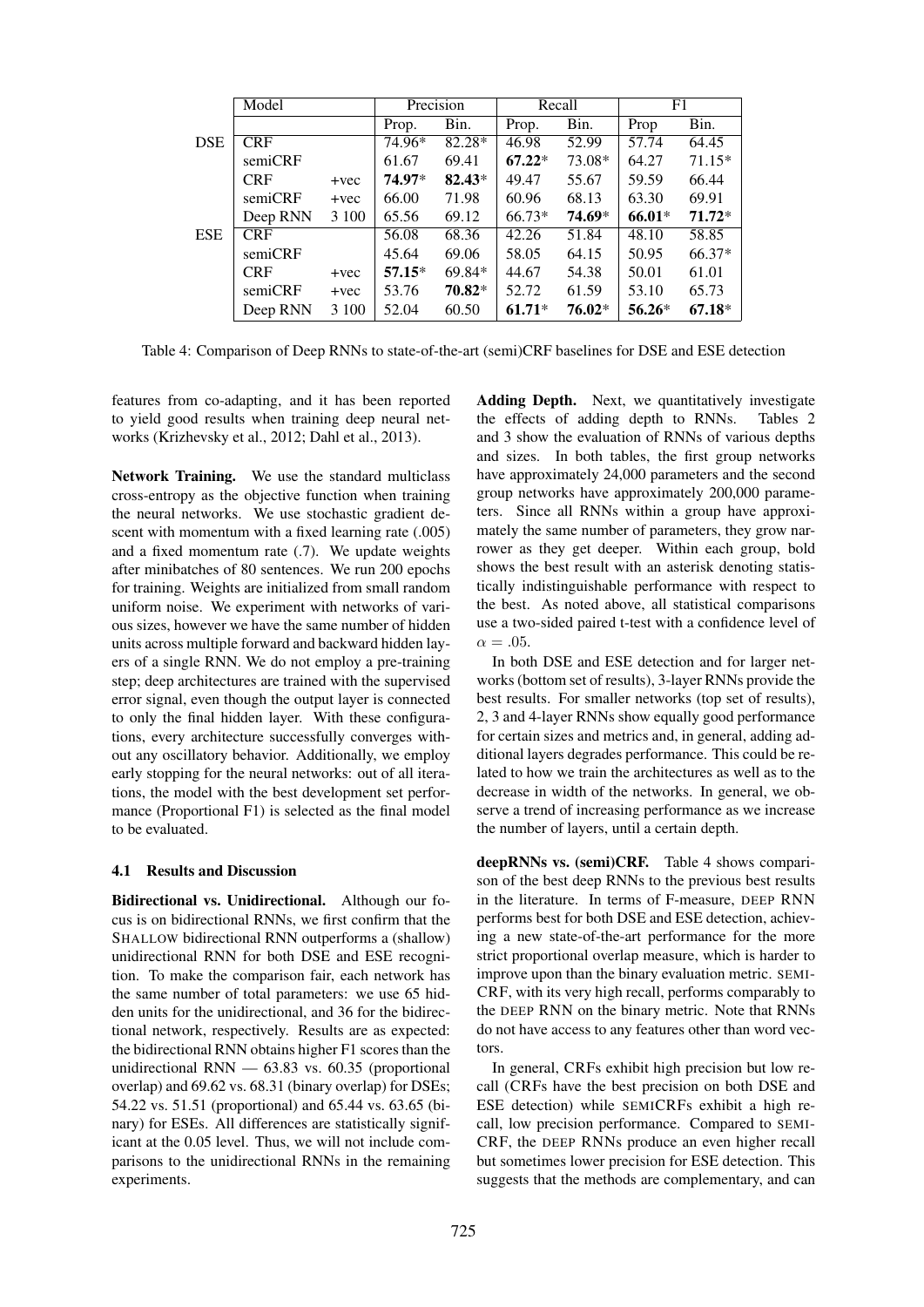The situation obviously remains fluid from hour to hour but it [seems to be] [going in the right direction] DEEPRNN The situation [obviously] remains fluid from hour to hour but it [seems to be going in the right] direction SHALLOW The situation [obviously] remains fluid from hour to hour but it [seems to be going in] the right direction SEMICRF The situation [obviously remains fluid from hour to hour but it seems to be going in the right direction]

| (2) |                                                                                                                      |
|-----|----------------------------------------------------------------------------------------------------------------------|
|     | have always said this is a multi-faceted campaign [but equally] we have also said any future military action         |
|     | [would have to be based on evidence],                                                                                |
|     | DEEPRNN have always said this is a multi-faceted campaign but [equally we] have also said any future military action |
|     | [would have to be based on evidence],                                                                                |
|     | SHALLOW have always said this is a multi-faceted [campaign but equally we] have also said any future military action |
|     | would have to be based on evidence,                                                                                  |
|     | SEMICRF have always said this is a multi-faceted campaign but equally we have also said any future military action   |
|     | would have to be based on evidence,                                                                                  |
|     |                                                                                                                      |
| (3) |                                                                                                                      |
|     | Ruud Lubbers, the United Nations Commissioner for Refugees, said Afghanistan was [not yet] secure                    |

for aid agencies to operate in and " [not enough] " food had been taken into the country .

DEEPRNN Ruud Lubbers , the United Nations Commissioner for Refugees , said Afghanistan was [not yet] secure for aid agencies to operate in and " [not enough] " food had been taken into the country .

- SHALLOW Ruud Lubbers , the United Nations Commissioner for Refugees , said Afghanistan was [not yet] secure
- for aid agencies to operate in and " [not enough] " food had been taken into the country . SEMICRF Ruud Lubbers , the United Nations Commissioner for Refugees , said Afghanistan was not yet secure
- for aid agencies to operate in and " not enough " food had been taken into the country .

Figure 2: Examples of output. In each set, the gold-standard annotations are shown in the first line.

potentially be even more powerful when combined in an ensemble method.

(1)

Word vectors. Word vectors help CRFs on both precision and recall on both tasks. However, SEMICRFs become more conservative with word vectors, producing higher precision and lower recall on both tasks. This sometimes hurts overall F-measure.

Among the (SEMI)CRF-based methods, SEMICRF obtains the highest F1 score for DSEs and for ESEs using the softer metric; SEMICRF+VEC performs best for ESEs according to the stricter proportional overlap measure.

Network size. Finally, we observe that even small networks (such as 4-layer deep RNN for DSE and 2-layer deep RNN for ESE) outperform conventional CRFs. This suggests that with the help of good word vectors, we can train compact but powerful sequential neural models.

When examining the output, we see some systematic differences between the previously top-performing SEMICRF and the RNN-based models. (See Figure 2.) First, SEMICRF often identifies excessively long subjective phrases as in Example 1. Here, none of the models exactly matches the gold standard, but the RNNs are much closer. And all three models appear to have identified an ESE that was mistakenly omitted by the human annotator — "obviously". At the same time, the SEMICRF sometimes entirely misses subjective expressions that the RNNs identify — this seems to occur when there are no clear indications of sentiment in the

subjective expression. The latter can be seen in Examples 2 and 3, in which the SEMICRF does not identify "but equally", "would have to be based on evidence", "not yet", and "not enough".

We also observe evidence of the power of the DEEP-RNN over the SHALLOWRNN in Examples 4 and 5. (See Figure 3.) In contrast to Figure 2, Figure 3 distinguishes subjective expressions that are (correctly) assigned an initial Begin label from those that consist only of Inside labels<sup>2</sup> — the latter are shown in ALL CAPS and indicate some degree of confusion in the model that produced them. In Example 4, SHAL-LOWRNN exhibits *some* evidence for each ESE — it labels one or more tokens as Inside an ESE ("any" and "time"). But it does not explicitly tag the beginning of the ESE. DEEPRNN does better, identifying the first ESE in its entirety ("in any case") and identifying more words as being Inside the second ESE ("it is high time). A similar situation occurs in Example 5.

# 5 Conclusion

In this paper we have explored an application of deep recurrent neural networks to the task of sentence-level opinion expression extraction. We empirically evaluated deep RNNs against conventional, shallow RNNs that have only a single hidden layer. We also compared our models with previous (semi)CRF-based approaches.

Experiments showed that deep RNNs outperformed shallow RNNs on both DSE and ESE extrac-

<sup>&</sup>lt;sup>2</sup>Sequences of I's are decoded as the associated DSE or ESE even though they lack the initial B.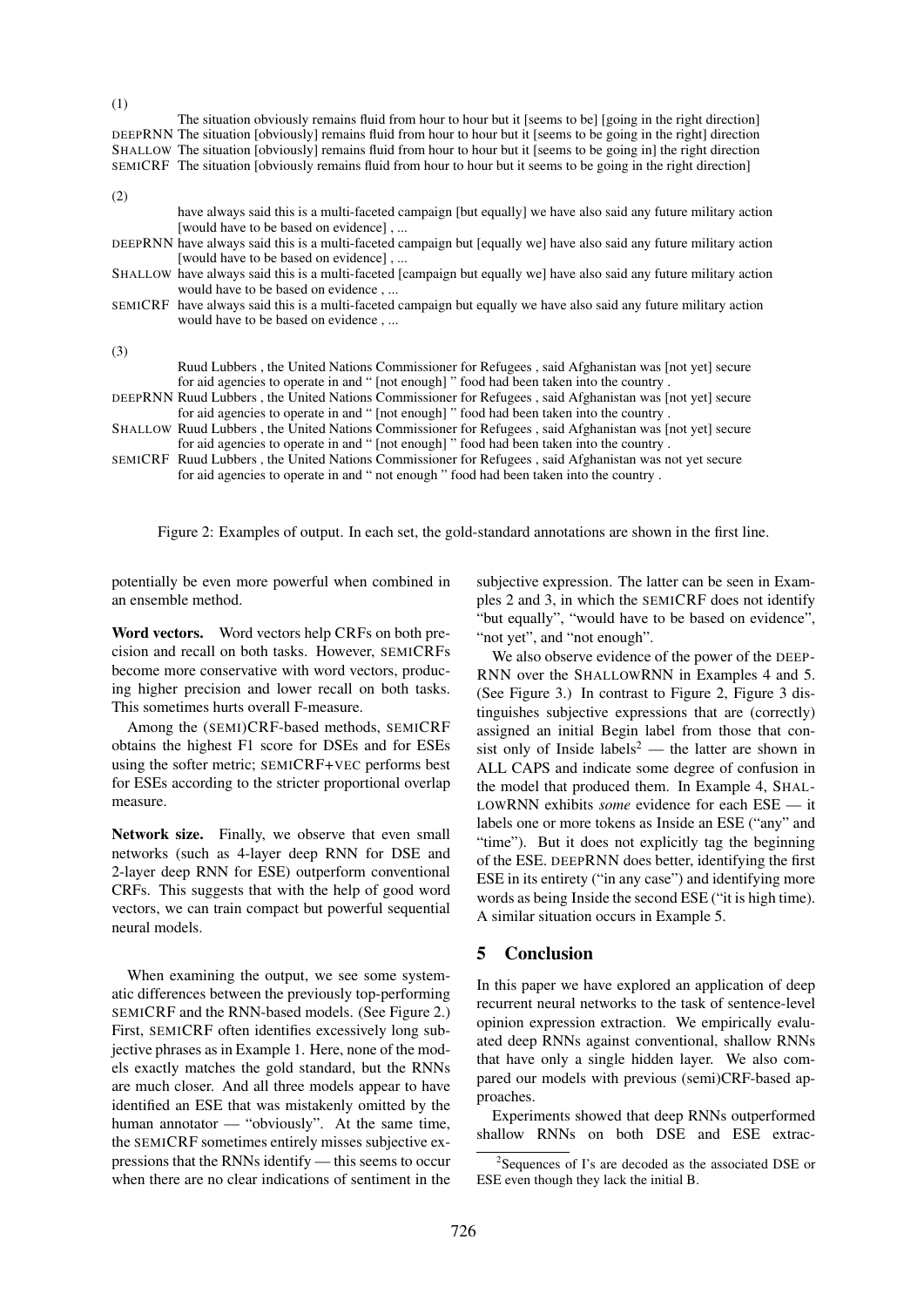[In any case] , [it is high time] that a social debate be organized ... DEEPRNN [In any case] , it is HIGH TIME that a social debate be organized ... SHALLOW In ANY case , it is high TIME that a social debate be organized ... (5)

Mr. Stoiber [has come a long way] from his refusal to [sacrifice himself] for the CDU in an election that [once looked impossible to win], through his statement that he would [under no circumstances] run against the wishes...

- DEEPRNN Mr. Stoiber [has come a long way from] his [refusal to sacrifice himself] for the CDU in an election that [once looked impossible to win] , through his statement that he would [under no circumstances run against] the wishes...
- SHALLOW Mr. Stoiber has come A LONG WAY FROM his refusal to sacrifice himself for the CDU in an election that [once looked impossible] to win , through his statement that he would under NO CIRCUMSTANCES run against the wishes...

Figure 3: DEEPRNN Output vs. SHALLOWRNN Output. In each set of examples, the gold-standard annotations are shown in the first line. Tokens assigned a label of Inside with no preceding Begin tag are shown in ALL CAPS.

tion. Furthermore, deep RNNs outperformed previous (semi)CRF baselines, achieving new state-of-the-art results for fine-grained on opinion expression extraction.

We have trained our deep networks without any pretraining and with only the last hidden layer connected to the output layer. One potential future direction is to explore the effects of pre-training on the architecture. Pre-training might help to exploit the additional representational power available in deeper networks. Another direction is to investigate the impact of finetuning the word vectors during supervised training. Additionally, alternative notions of depth that are orthogonal to stacking, as in Pascanu et al. (2013) can be investigated for this task.

### Acknowledgments

(4)

This work was supported in part by NSF grant IIS-1314778 and DARPA DEFT Grant FA8750-13-2-0015. The views and conclusions contained herein are those of the authors and should not be interpreted as necessarily representing the official policies or endorsements, either expressed or implied, of NSF, DARPA or the U.S. Government.

# References

- Yoshua Bengio. 2009. Learning deep architectures for ai. Foundations and trends<sup>(R)</sup> in Machine Learning, 2(1):1–127.
- Eric Breck, Yejin Choi, and Claire Cardie. 2007. Identifying expressions of opinion in context. In *IJCAI*, pages 2683–2688.
- Yejin Choi and Claire Cardie. 2010. Hierarchical sequential learning for extracting opinions and their attributes. In *Proceedings of the ACL 2010 Conference Short Papers*, pages 269–274. Association for Computational Linguistics.
- Yejin Choi, Claire Cardie, Ellen Riloff, and Siddharth Patwardhan. 2005. Identifying sources of opinions

with conditional random fields and extraction patterns. In *Proceedings of HLT/EMNLP*, pages 355– 362. Association for Computational Linguistics.

- Ronan Collobert and Jason Weston. 2008. A unified architecture for natural language processing: Deep neural networks with multitask learning. In *Proceedings of the 25th international conference on Machine learning*, pages 160–167. ACM.
- George E Dahl, Tara N Sainath, and Geoffrey E Hinton. 2013. Improving deep neural networks for lvcsr using rectified linear units and dropout. In *Acoustics, Speech and Signal Processing (ICASSP), 2013 IEEE International Conference on*, pages 8609– 8613. IEEE.
- Salah El Hihi and Yoshua Bengio. 1995. Hierarchical recurrent neural networks for long-term dependencies. In *Advances in Neural Information Processing Systems*, pages 493–499.
- Jeffrey L Elman. 1990. Finding structure in time. *Cognitive science*, 14(2):179–211.
- Xavier Glorot, Antoine Bordes, and Yoshua Bengio. 2011. Deep sparse rectifier networks. In *Proceedings of the 14th International Conference on Artificial Intelligence and Statistics. JMLR W&CP Volume*, volume 15, pages 315–323.
- Michiel Hermans and Benjamin Schrauwen. 2013. Training and analysing deep recurrent neural networks. In *Advances in Neural Information Processing Systems*, pages 190–198.
- Geoffrey E Hinton, Nitish Srivastava, Alex Krizhevsky, Ilya Sutskever, and Ruslan R Salakhutdinov. 2012. Improving neural networks by preventing co-<br>adaptation of feature detectors. *arXiv preprint* adaptation of feature detectors. *arXiv:1207.0580*.
- Richard Johansson and Alessandro Moschitti. 2010. Syntactic and semantic structure for opinion expression detection. In *Proceedings of the Fourteenth Conference on Computational Natural Lan-*